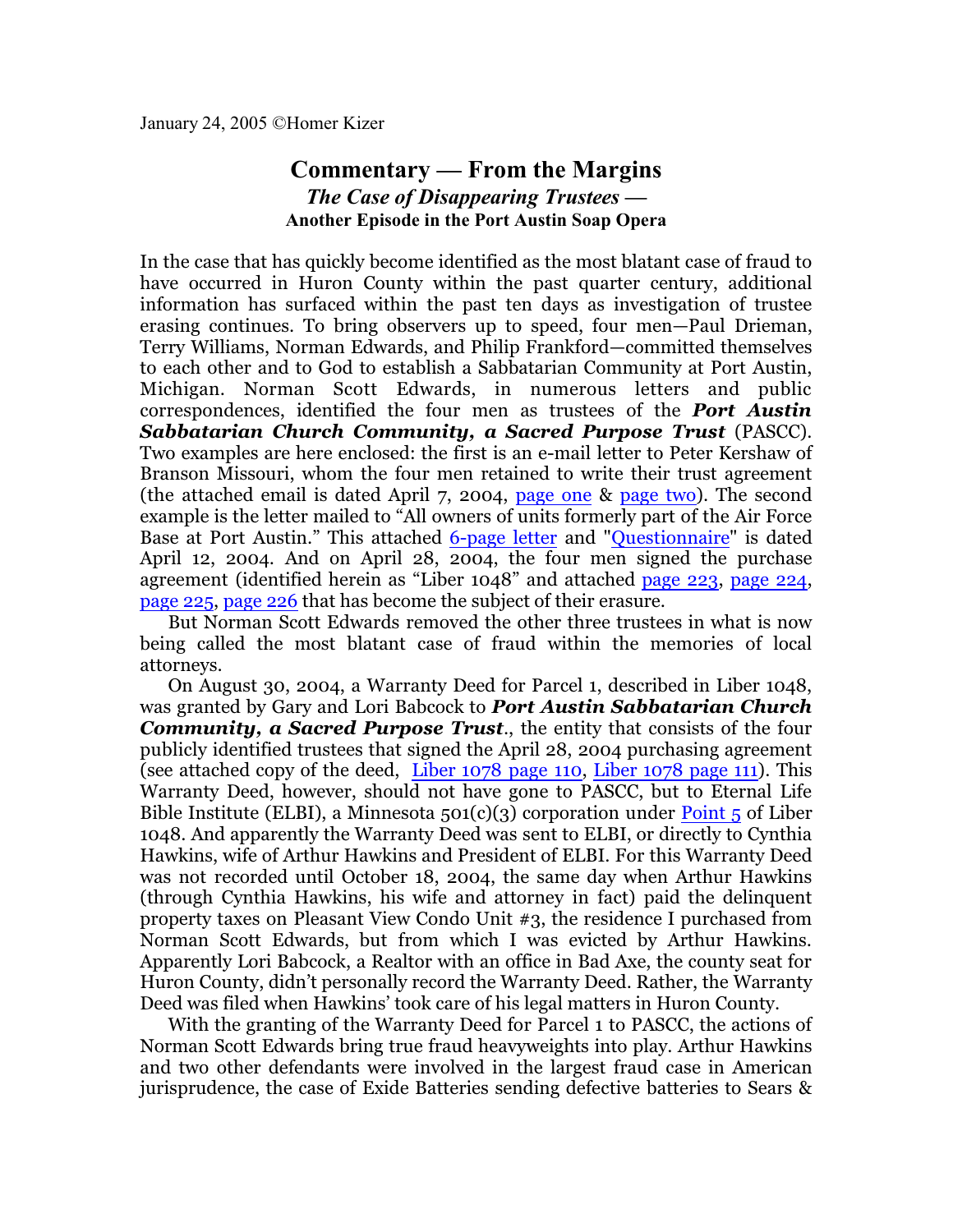Roebuck, then bribing the purchasing agent for Sears to continue making purchases from Exide. Hawkins was convicted of wire fraud, and is presently serving his third year of a ten-year sentence in Federal prison. (Hawkins professes to now being a born-from-above disciple of Christ Jesus, so letters of encouragement might be posted to him at the following address: Arthur Hawkins #05583-025, PO Box 6000, Ashland, KY 41105-6000.)

Now to the case of the erased trustees: on September 17, 2004, Norman Scott Edwards in conspiracy with Warwick Potts, using Point 19 of Liber 1048 made the technical correction of refiling the Purchasing Agreement for Parcel 1 and Parcel 2 in only his name. Remember, a Warranty Deed has already been issued for Parcel 1 by Gary and Lori Babcock to *Port Austin Sabbatarian Church Community, a Sacred Purpose Trust*.. All four trustees are now joint owners of Parcel 1. When this Warranty Deed was issued, there has been no so called disqualification of trustees by Edwards, his justification for removing Drieman, Williams, and Frankford from the revised Purchasing Agreement. Edwards simply steals the property from the other three trustees by refiling a fraudulent purchasing agreement. Edwards coveted the property, and he stole it.

But Edwards apparently unwittingly incorporates Peter Kershaw in his conspiracy. After acknowledging to the other three trustees that Edwards knows nothing about trusts, Edwards pays Kershaw \$100 for an hour of his time. Edwards sent to Kershaw a list of ten questions, such as, *#4. Would it be better to form an LLC, or an LLP to do the negotiation and sign the agreements*? Kershaw answers these questions and agrees to write PASCC's trust agreement for \$2500. On April 13, Edwards reports to the other three trustees that the trust agreement will be ready in a week. And apparently, it was. But Edwards doesn't show this trust agreement to the other three trustees. Rather, he claims the trust has errors that need to be corrected, the foremost error was that it required the signatures of all four trustees.

Kershaw, retained by the four trustees to write a Sacred Purpose Trust agreement, now produces a second trust agreement that makes Terry Williams an Independent Trustee, and requires the signatures of only the other three trustees. This agreement is not acceptable to Philip Frankford, who is committed to seeing that the trust includes all four signatory parties of Liber 1048. So Edwards apparently directs Kershaw to produce a trust agreement that leaves Frankford out in the cold. And this is the first trust agreement that Edwards shows the other trustees…Edwards doesn't reveal the existence of this agreement until on or about September 12, 2004.

The trust agreement should have been ready for the four trustees to sign by April 20, 2004. The four trustees expected it to be given to them before they signed the Purchasing Agreement identified as Liber 1048 on April 28, 2004. And apparently it was. But then Edwards refused to show the work of Peter Kershaw to the other three trustees. And Edwards continued to refuse to show any of Kershaw's work to the other three trustees until after the Warranty Deed for Property 1 was conveyed to PASCC.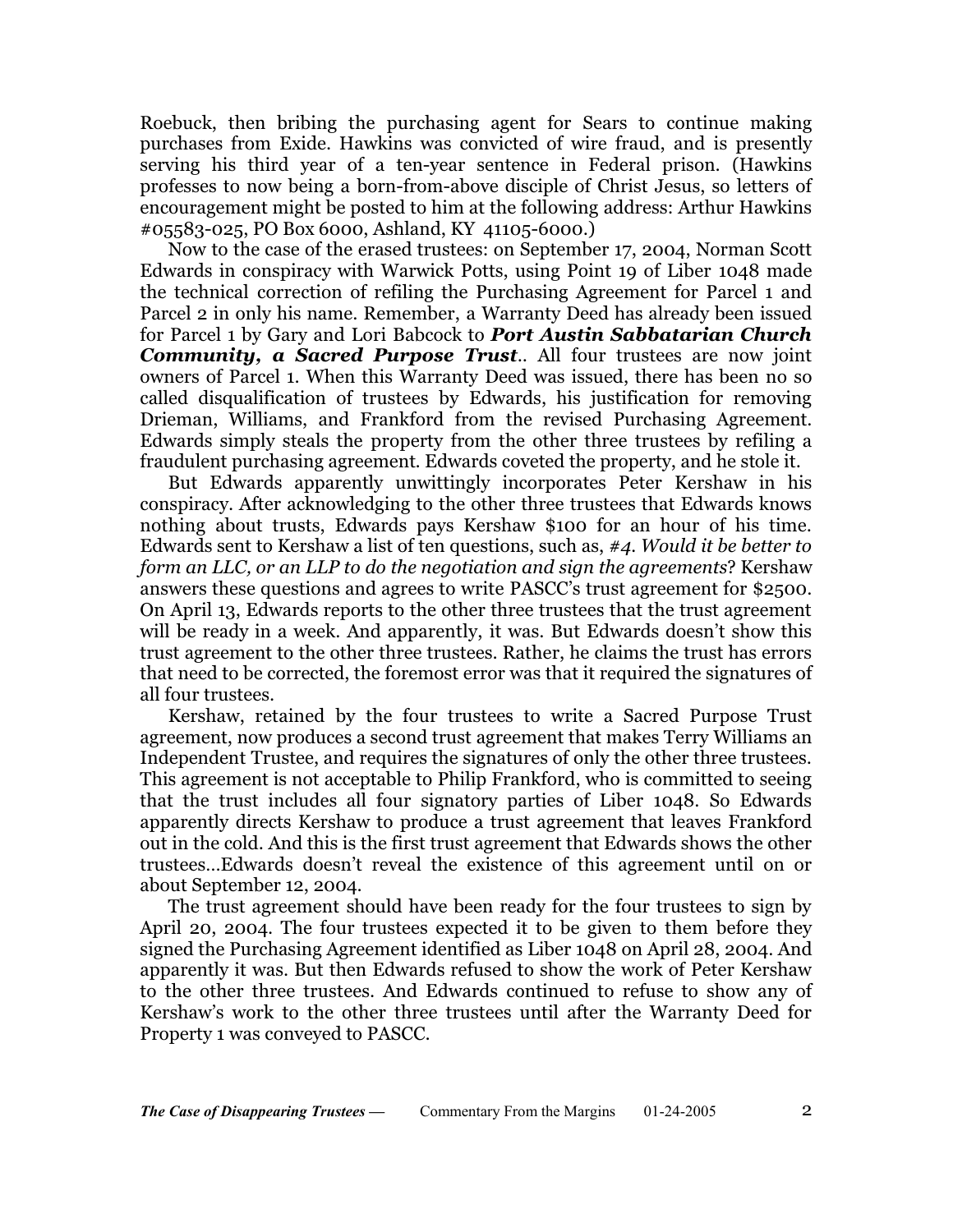However, on August 20, 2004, Edwards in a private phone conversation initiated by Peter Kershaw directed and/or verified that the fourth Sacred Purpose Trust agreement that Kershaw would produce for the \$2500 paid him could be signed by only one trustee. At the time when the last payment for Property 1 was made to Gary and Lori Babcock in August, Edwards sought from Peter Kershaw a trust agreement by which Edwards could erase the other three trustees in a "Christian" manner. And while Williams, Frankford, and Drieman were reading the trust agreement presented to them by Edwards, Norman Scott Edwards filed a different Sacred Purpose Trust agreement, a skeleton of the agreement given to Williams to study.

But true fraud heavyweights do not necessarily remove co-conspirators in a "Christian" manner. Art Hawkins is praying for an early release from Federal prison. And whereas Hawkins filed quit-claim deeds for Pleasant View Condo Units #8 and #9, and a quit-claim deed for the residence on the corner of M-53  $\&$ Highway 25, Hawkins retains interest in Property 1 and Property 2 described in Liber 1048. He consigned his interests in these two parcels to ELBI on December 10, 1999, but he didn't quit his interests in these parcels. Rather, he was sheltering these parcels in the tax-exempt  $501(c)(3)$  corporation, of which his wife was President in July 2004.

Exide Batteries admitted wrongdoing in December 1999, but for the previous two years, the corporation and its chief executive officer Arthur Hawkins knew that exposure was inevitable, that financial ruin was likely. And it was during this period when Hawkins' religious conversion occurred, and when Hawkins began purchasing properties from which ministry could be conducted. Although the timing of when financial ruin was likely and when Hawkins becomes a Christian seems terribly coincidental, God has used such humbling to bring others to Christ, so benefit of doubt must be extended to Hawkins. Nevertheless, as a person of considered substance, Hawkins would want to retain as much of his personal assets as possible so that he could do ministry work after his release. Therefore, it is reasonable to proceed with the premise that Hawkins placed as many of his personal assets as possible in ventures that could not be seized during the two years when he knew that the jig was up. One of those ventures is here at Port Austin.

Money, however, became a problem because of Hawkins' incarceration. ELBI, the tax-exempt entity to which Hawkins assigned many contracts he had made in March 1999, was having problems meeting its obligation to Gary and Lori Babcock, and to the  $754<sup>th</sup>$ , the corporation formed to purchase the former Air Force Base from Huron County. ELBI needed someone to make its payments. And Norman Scott Edwards enters with Terry Monte Williams and Philip Frankford in tow. Early on, Edwards identified these men to Art Hawkins and Warwick Potts as two who could purchase ELBI's assets in Huron County.

But sheltering assets in a tax-exempt corporation does no good if the person doing the sheltering loses the assets; thus, a course of action needed to be established that would have these assets return to Art Hawkins at a future date.